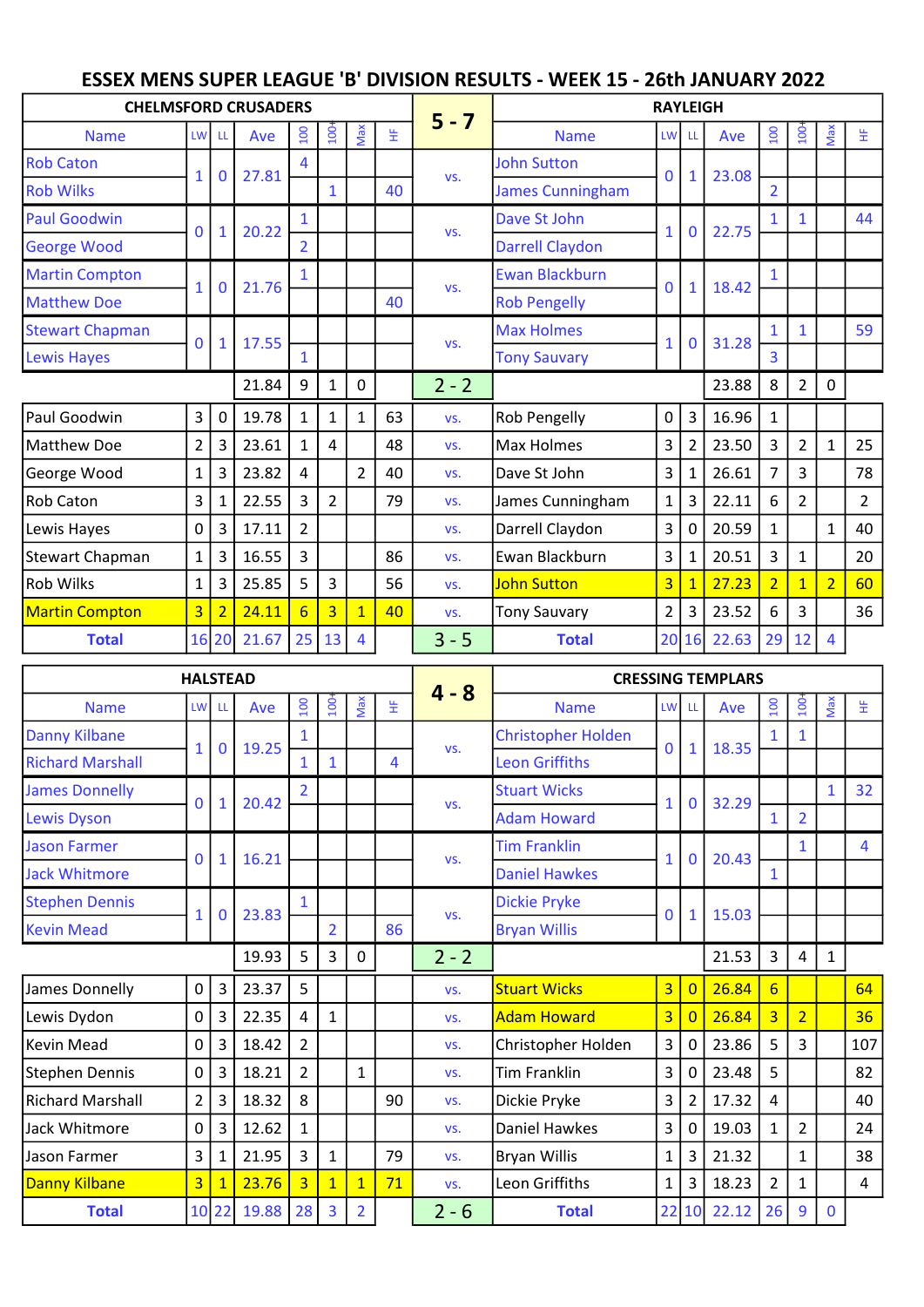| <b>COLCHESTER TOWN</b><br><b>PRITTLEWELL PIRATES</b>                                                                                                                               |                                 |                |                      |  |  |  |  |  |  |  |
|------------------------------------------------------------------------------------------------------------------------------------------------------------------------------------|---------------------------------|----------------|----------------------|--|--|--|--|--|--|--|
| $8 - 4$<br>Max<br>$100 +$<br>100<br>뚶<br><b>Name</b><br><b>Name</b><br>Ave<br><b>LW</b><br>LW LL<br>Ave<br>-LL                                                                     | 100<br>100 <sup>2</sup>         |                | Max<br>Ë             |  |  |  |  |  |  |  |
| <b>Eddie Gosling</b><br>40<br><b>Carl Sutton</b><br>1                                                                                                                              |                                 |                |                      |  |  |  |  |  |  |  |
| 23.28<br>19.07<br>$\mathbf 0$<br>0<br>1<br>VS.<br>1<br><b>Will McCubbin</b><br><b>Paul Walker</b><br>1                                                                             |                                 |                |                      |  |  |  |  |  |  |  |
| <b>Mark Layland</b><br>8<br><b>Peter Browning</b><br>1                                                                                                                             | 1                               |                |                      |  |  |  |  |  |  |  |
| 17.88<br>18.09<br>$\mathbf 0$<br>$\mathbf{0}$<br>1<br>1<br>VS.<br><b>Gary Barber</b><br><b>Mark Gregory</b><br>$\mathbf{1}$                                                        | $\mathbf{1}$                    |                |                      |  |  |  |  |  |  |  |
| Nicholas Benson<br><b>Stef Palmer</b><br>1                                                                                                                                         |                                 |                |                      |  |  |  |  |  |  |  |
| 16.97<br>17.14<br>0<br>$\mathbf 0$<br>1<br>1<br>VS.<br><b>Ron Card</b><br><b>Haydn Lees</b><br>1                                                                                   | $\mathbf{1}$                    |                | 16                   |  |  |  |  |  |  |  |
| <b>Phil Daldry</b><br>32<br><b>Mick Cain</b><br>1<br>1                                                                                                                             |                                 | $\mathbf{1}$   |                      |  |  |  |  |  |  |  |
| 22.75<br>23.36<br>$\mathbf{0}$<br>$\mathbf{1}$<br>0<br>1<br>VS.<br><b>Brandon Western</b><br><b>Jason Dawson</b>                                                                   | $\overline{2}$                  |                |                      |  |  |  |  |  |  |  |
| 20.26<br>$3 - 1$<br>19.37<br>0<br>4<br>4                                                                                                                                           | 5                               | $\mathbf{1}$   | $\pmb{0}$            |  |  |  |  |  |  |  |
| $\pmb{0}$<br>$\mathbf{3}$<br>17.81<br>$\overline{3}$<br>24.64<br>Nicholas Benson<br><b>Eddie Gosling</b><br>$\overline{0}$<br>VS.                                                  | 6                               |                | <b>116</b>           |  |  |  |  |  |  |  |
| 3<br>$2^{\circ}$<br>$\overline{3}$<br>20.30<br>22.73<br>6<br>47<br><b>Brandon Western</b><br>Will McCubbin<br>$\overline{2}$<br>$\mathbf{1}$<br>VS.                                | $\overline{2}$                  | $\overline{2}$ | 53                   |  |  |  |  |  |  |  |
| 18.24<br>3 <sup>1</sup><br>22.77<br>Ron Card<br>0<br>3<br>3<br>Steven Western<br>0<br>VS.                                                                                          | 3                               | 3              | 36                   |  |  |  |  |  |  |  |
| $\overline{2}$<br>17.40<br>$\mathbf{3}$<br>17.67<br>3<br>5<br>$\overline{2}$<br>Dave Evans<br>41<br>Haydn Lees<br>VS.                                                              | $\overline{7}$                  |                | 36                   |  |  |  |  |  |  |  |
| 3<br>18.56<br>$\overline{3}$<br>15.67<br>6<br>40<br>Stef Palmer<br>$\overline{0}$<br>Mark Layland<br>0<br>VS.                                                                      | $\mathbf{1}$                    |                |                      |  |  |  |  |  |  |  |
| 3<br>20.60<br>3<br>Jason Dawson<br>102<br>Mark Gregory<br>3<br>15.66<br>4<br>$\mathbf{1}$<br>1<br>$\mathbf 1$<br>VS.                                                               | 4                               |                | 20                   |  |  |  |  |  |  |  |
| <b>Phil Daldry</b><br>3 <sup>1</sup><br>26.16<br>24.45<br>6<br>$\overline{2}$<br>36<br>Paul Walker<br>3<br>$\mathbf{1}$<br>VS.                                                     | 5                               | $\mathbf{1}$   | $\overline{2}$<br>77 |  |  |  |  |  |  |  |
| 3<br>23.77<br>Carl Sutton<br>21.32<br>32<br>Mick Cain<br>3<br>$\mathbf{1}$<br>1<br>4<br>1<br>VS.                                                                                   | 3                               | $\overline{2}$ | 147                  |  |  |  |  |  |  |  |
| $5 - 3$<br>34<br>20.62<br>20 15<br>20.35<br><b>Total</b><br>15 20<br><b>Total</b><br>1                                                                                             | 31                              | 8              | $\overline{2}$       |  |  |  |  |  |  |  |
| <b>THURROCK</b><br><b>LAINDON Q-BALL</b>                                                                                                                                           |                                 |                |                      |  |  |  |  |  |  |  |
|                                                                                                                                                                                    |                                 |                |                      |  |  |  |  |  |  |  |
| $4 - 8$<br><b>Name</b><br>LW<br><b>Name</b><br>LW<br>-LL<br>-LL                                                                                                                    |                                 |                |                      |  |  |  |  |  |  |  |
| $\overline{100}$<br>Max<br>100<br>뚶<br>Ave<br>Ave                                                                                                                                  | $100+$<br>$\overline{100}$<br>3 |                | Max<br>뚶<br>50       |  |  |  |  |  |  |  |
| <b>Shaun Walsh</b><br>14.98<br>$\mathbf 0$<br>$\mathbf{1}$<br>19.63<br>$\mathbf{1}$<br>$\mathbf 0$<br>VS.                                                                          |                                 |                |                      |  |  |  |  |  |  |  |
| <b>Adrian Walsh</b><br><b>Gary Godden</b><br><b>Paul Hurley</b><br>1                                                                                                               |                                 |                | $\mathbf{1}$<br>20   |  |  |  |  |  |  |  |
| 19.39<br>20.43<br>$\bf{0}$<br>$\mathbf{1}$<br>1<br>$\mathbf 0$<br>VS.<br><b>Michael Squelch</b><br><b>Simon Barry</b><br>$\mathbf{1}$                                              |                                 |                |                      |  |  |  |  |  |  |  |
| <b>Grant Hilton</b><br><b>Graham Austic</b><br>3<br>87                                                                                                                             | $\overline{2}$                  |                |                      |  |  |  |  |  |  |  |
| 26.34<br>25.36<br>$\bf{0}$<br>0<br>1<br>1<br>VS.<br><b>Simon Cade</b><br><b>Simon Pratt</b>                                                                                        | $\mathbf{1}$                    | $\overline{2}$ |                      |  |  |  |  |  |  |  |
| <b>Bill Fowle</b><br><b>Mark Solly</b>                                                                                                                                             |                                 |                | 40                   |  |  |  |  |  |  |  |
| 26.34<br>14.38<br>$\mathbf{0}$<br>$\mathbf{1}$<br>$\mathbf 0$<br>$\mathbf 1$<br>VS.<br><b>Mark Stafford</b><br><b>Susan Diprose</b>                                                | $\mathbf{1}$                    | $\overline{2}$ |                      |  |  |  |  |  |  |  |
| 5<br>18.77<br>$\mathbf 0$<br>$\mathbf 0$<br>$1 - 3$<br>22.94                                                                                                                       | $\overline{7}$                  | $\overline{4}$ | $\mathbf{1}$         |  |  |  |  |  |  |  |
| 16.17<br><b>Graham Austic</b><br>$\overline{3}$<br>24.24<br><b>Bradley Rimmell</b><br>0<br>$\mathbf{3}$<br>$\overline{0}$<br>$\mathbf{1}$<br>VS.                                   | $\overline{4}$                  | $\mathbf{1}$   | 56                   |  |  |  |  |  |  |  |
| 3<br>21.45<br>$\overline{3}$<br>$\overline{4}$<br>2 3<br>20.25<br>2<br>40<br>Simon Cade<br>Simon Barry<br>VS.                                                                      | $\overline{4}$                  | $\mathbf{1}$   | 32                   |  |  |  |  |  |  |  |
| 22.77<br>13.65<br>3 <sup>1</sup><br><b>Bill Fowle</b><br>0<br>3<br>Mark Stafford<br>$\mathbf 0$<br>$\mathbf{1}$<br>VS.                                                             | $\overline{3}$                  | $\mathbf{1}$   | 136<br>$\mathbf{1}$  |  |  |  |  |  |  |  |
| 21.17<br>19.37<br>8<br>3 <sup>1</sup><br>3<br>Charlie Levy<br>Simon Pratt<br>$\mathbf{1}$<br>$\mathbf{1}$<br>1<br>VS.                                                              | 6                               |                | 72                   |  |  |  |  |  |  |  |
| 0<br>11.69<br>3 <sup>1</sup><br>19.52<br>Susan Diprose<br>3<br>Mark Solly<br>$\mathbf 0$<br>VS.                                                                                    | $\overline{2}$                  | $\mathbf{1}$   | 40                   |  |  |  |  |  |  |  |
| $\overline{3}$<br>$\overline{2}$<br>$0$   3<br>17.93<br>23.12<br>60<br><b>Grant Hilton</b><br>$\mathbf{1}$<br>Adrian Walsh<br>$\overline{0}$<br>$\mathbf{1}$<br>VS.                | $\mathbf{1}$                    | $\mathbf{1}$   |                      |  |  |  |  |  |  |  |
| 18.91<br>38<br>3 <sup>1</sup><br>20.00<br><b>Bobby Moore</b><br>$\mathbf{1}$<br>3 <sup>1</sup><br>Michael Squelch<br>$\mathbf{1}$<br>$\mathbf{1}$<br>$\mathbf{1}$<br>VS.           | $\overline{3}$                  | $\mathbf{1}$   | 40                   |  |  |  |  |  |  |  |
| <b>Bobby Moore</b><br><b>Bradley Rimmell</b><br>20.85<br>3<br>$\overline{3}$<br>Gary Godden<br>21.86<br>115<br>Shaun Walsh<br>$1\vert$<br>$\mathbf{1}$<br>7<br>$\mathbf{1}$<br>VS. | $\overline{3}$                  |                | 16                   |  |  |  |  |  |  |  |